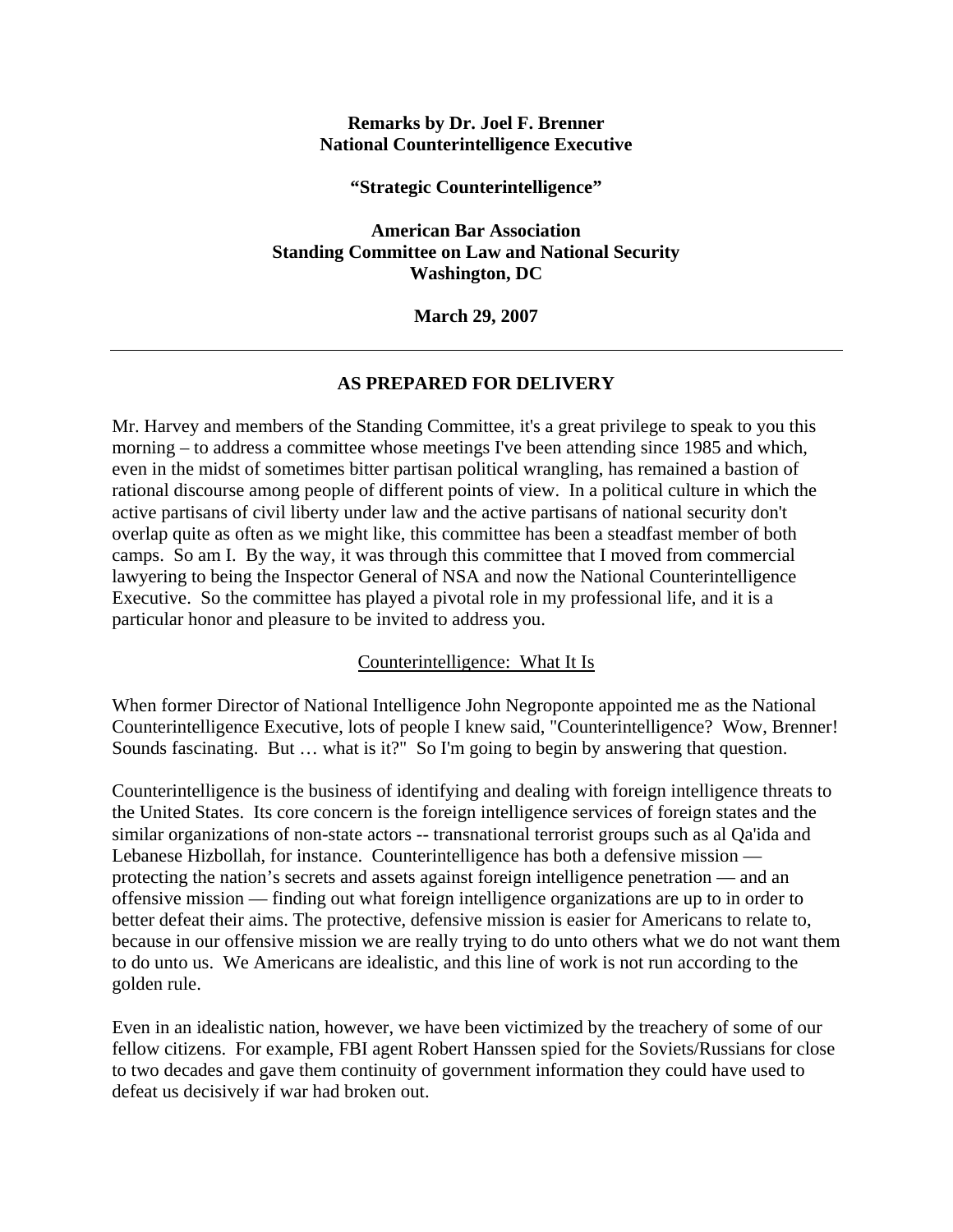The Walker spy ring provided the Soviets with the crypto material that let them read more than a million messages to our ships and submarines at sea.

The Conrad spy ring compromised to the Soviets the war planning for the defense of Europe. The judge at Conrad's trial wrote: "If war had broken out between NATO and the Warsaw Pact, the West would have faced certain defeat."

CIA case officer Aldrich Ames compromised hundreds of CIA, DoD, and FBI human agent operations. Because of what he did, virtually our entire network against the Soviets was wiped out — imprisoned or killed.

Espionage did not go away with the end of the Cold War. It is older than Joshua's reconnoitering of the Promised Land, and it will be with us forever. Much of the damage Hanssen did, for example, was done after the collapse of the Soviet Union. And much more recently, DIA analyst Ana Montes was caught after a 15-year campaign of spying against us for the Cubans, who are very good at this business. Montes compromised our entire program against Cuba — electronic as well as human.

Preventing penetrations like these, and ferreting them out early when we can't prevent them, is part of what counterintelligence agencies do. The job is not getting easier. There are now 140 foreign intelligence services that try to penetrate the United States or U.S. organizations abroad, and for many of them, we are their number one target.

When our adversaries succeed in penetrating us, policymakers, the Congress, and the American people lose confidence in the intelligence we ourselves produce. And when that confidence is lost, regaining it is difficult. Meanwhile our security is at risk, and we bleed technology, both civilian and military.

Right now – this week – the Chi Mak case is in trial in the Central District of California. The case broke when the government arrested Chi Mak's brother and his wife about to board a plane for China carrying encrypted computer disks hidden among innocuous commercial CDs. The encrypted files contained export-controlled documents relating to the U.S. Navy's next generation (DDX) warship. When the FBI executed a search warrant at the defendant's house, they discovered hundreds of classified defense-related documents and tasking lists from the Chinese government to which the documents were responsive. I should add that Chi Mak worked as a contractor on the Navy's quiet electric drive, the technology designed to suppress the signature emitted by our submarines and surface warships. Under questioning, he admitted that he had been passing information to the Chinese since 1983, and that the technologies he had compromised included the power distribution technology for the Aegis cruiser's radar system.

This compromise is not small potatoes. It shortens by years the technological advantage of the U.S. Navy. It degrades the Navy's deterrent capability in the Taiwan Strait. And it puts the lives of our sons and daughters in the Navy at risk. From a purely fiscal point of view, it also means the Chinese are leveraging the American R&D budget — your tax dollars and mine — in support of their own war-fighting capability.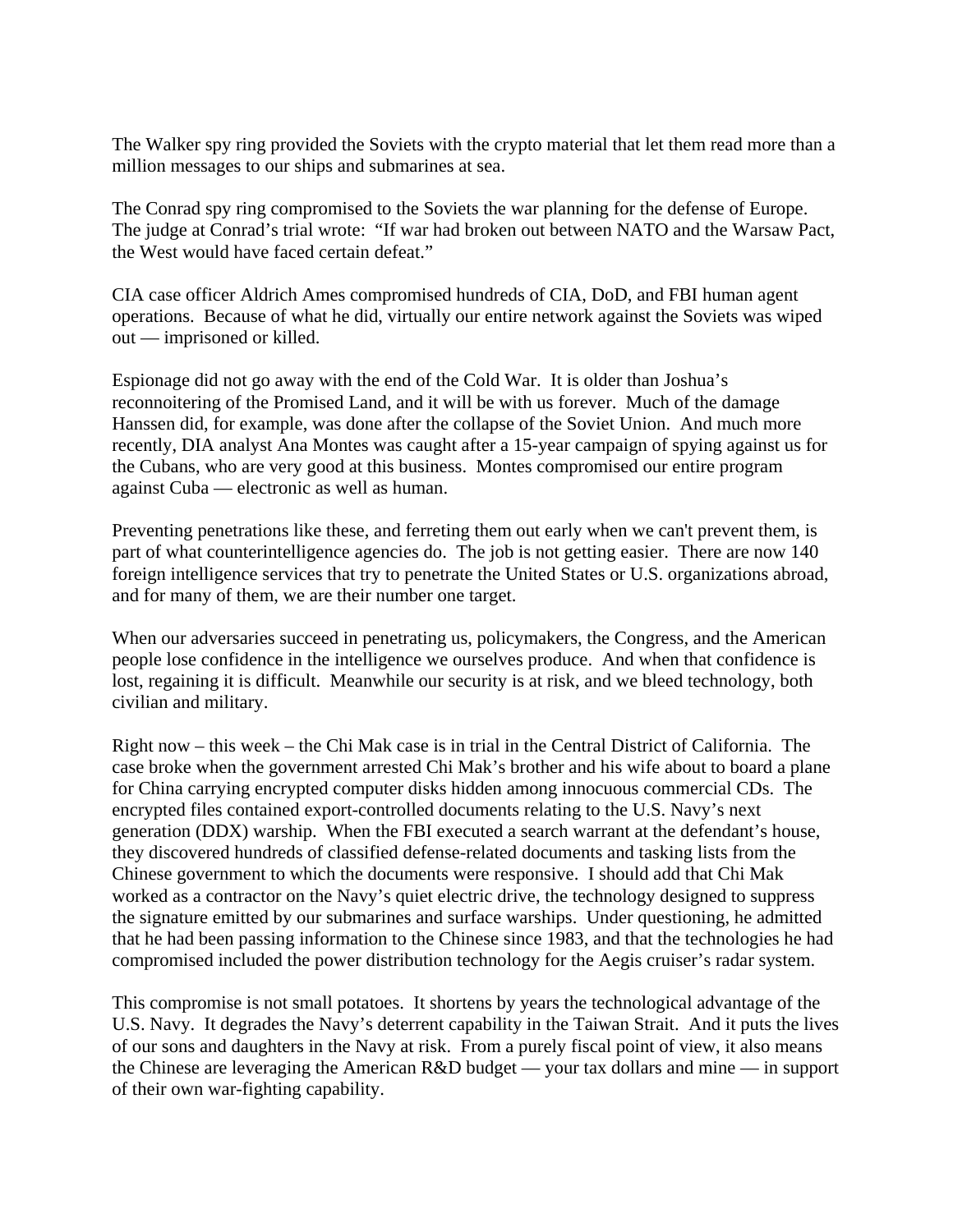And that, ladies and gentlemen, is the world we live in and why you should care about our ability to counter this kind of intelligence onslaught.

Now with that background I want to do three things: First, I'm going to describe to you what my job is and is not. Second, I'm going to tell you what I've done in my first six months. Third, I'm going to share with you my views on the major challenges we face going forward.

# The NCIX: Who he is and Isn't

First, as to my job: I work for the Director of National Intelligence, Mike McConnell. I say "intelligence" and not "security." Think of it this way: If there's a hole in your fence, security's job is to fix it. Our job (in part) is to figure out how it got there, who's been coming through it, and what they took with them when they left. We work closely with security, but we're in a different line of work.

By the Counterintelligence Enhancement Act of 2002, Congress has charged me with promulgating a strategy for all counterintelligence elements of the U.S. Government, and to review it annually. And it has charged my office with (1) integrating the activities of all our counterintelligence programs to make them coherent and efficient, (2) coord-inating counterintelligence policy and budgets to the same end, and (3) evaluating the performance of the counter-intelligence community against the Strategy.

The key noun here is "strategy." The key verbs are "integrate," "coordinate," and "evaluate." My office doesn't do operations. In fact, Congress prohibited me from engaging in operations and was right to do so. It would be strange indeed even to attempt to run operations from an office whose mission is strategy, policy, and integration. In any event, the business of writing strategy, evaluating its implementation, and coordinating the disparate counterintelligence elements of the federal government is a full-time job, I assure you.

On the other hand, if I am to evaluate the implement-tation of strategy, I must have sufficient visibility into opera-tions to carry out my responsibilities. I've got to know what and how well we are doing at the job of preventing and either manipulating or rolling up foreign penetrations, and at the job of returning the favor to our adversaries. My predecessors did not have that visibility. Now that the DNI has made me the "mission manager" of counterintelligence, however, and thanks to the cooperation of my colleagues in the agencies, I am gaining it rapidly.

## What I've Done in Six Months

Now let's turn to my first six months. In that period I accomplished three things I want to tell you about:

First, I reconvened the National Counterintelligence Policy Board, the primary interagency group that develops policy and coordinates activities. It is composed of representatives of the nine agencies with the largest counterintelligence elements. But when I took over, the Board had not met in about eighteen months. This was unfortunate. If you want a collection of stovepiped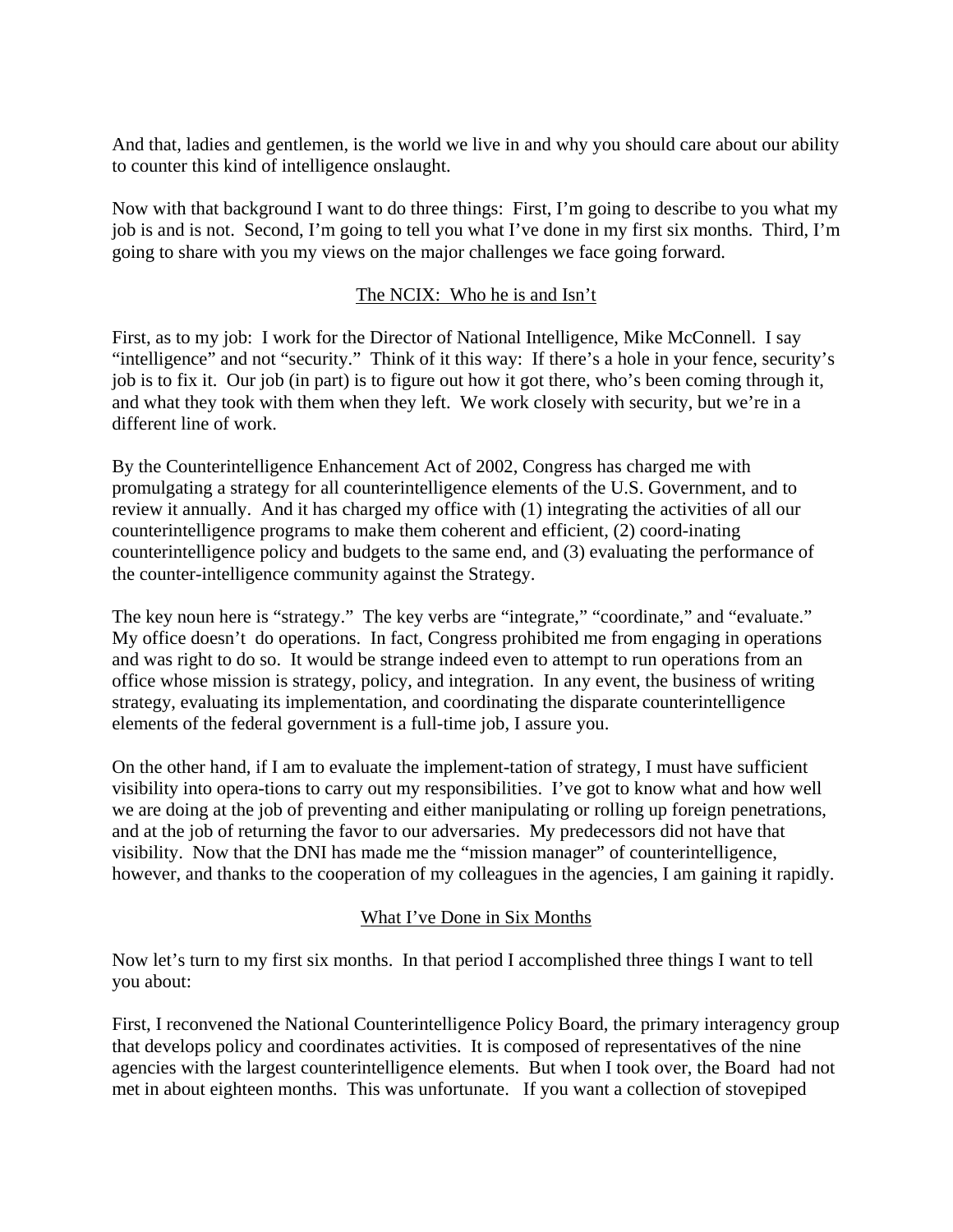agencies to start acting like a joint enterprise, you can't get there by issuing edicts. You've got to make use of the available interagency mechanisms – or invent new ones. That's what the Policy Board does. Frankly, what we're doing is institutional behavior modification, little by little. The Board now meets every month, and it does serious business through interagency working groups devoted to particular problems or issues.

Second, at my urging, the DNI has just recommended to the NSC to move counterintelligence from a lower to a top priority in the National Intelligence Priorities Framework. There are never enough collection assets to collect against every target of opportunity, so where you stand in the priority list tells you a lot about how important your mission is. If our recommendation is implemented, it's therefore going to make a real difference every single day to counterintelligence analysis.

Third, I used the Policy Board as the consultative mechanism to develop a new National Counterintelligence Strategy. The Strategy was approved by the President last week, and its unclassified version became available on-line just two days ago. You can find it on the NCIX website and on the website of this committee. It's different from the old one in three ways. (1) It was the result of an intensive coordination process and therefore represents a real meeting of the minds among different agencies about what we need to do. (2) It is far more specific than the old one. And (3) consequences will flow from it — operational and budgetary consequences. Strategy must be driven from the clouds down to the sidewalk or it's meaningless.

Let me digress here a second. We drafted this Strategy and coordinated it through the Under Secretary of Defense for Intelligence, the Departments of Energy, Justice and State, the CIA, the FBI and the Joint Chiefs of Staff in about 75 days — a minor miracle, if I say so myself. I could not have done that without the whole-hearted support of all those organizations. This was coordinated government at its best – and a pretty good initial metric for how we're doing.

## Strategy and New Frontiers

The new Strategy addresses counterintelligence at a strategic level. Strategic counterintelligence (as opposed, say, to running operations) means two things: (1) Bringing coherence to the disparate activities of the CI community, and (2) looking over the horizon to anticipate tomorrow's needs. How will the world look in three or five or ten years? What are the cultures and languages which we will wish we had begun studying now, in the year 2007, rather than in 2015? We've got to do better at this.

In my judgment, we face two new strategic counterintelligence frontiers: Network vulnerability and acquisition vulnerability. The nation's electronic networks are too easy to hack, and the number of world-class hackers is multiplying at bewildering speed. If you can exfiltrate massive amounts of information electronically from the comfort of your own office on another continent, why incur the expense and risk of running a spy?

We face similar risks when we buy equipment for the intelligence agencies. What does "Made in USA" mean when components come from overseas and the software in the electronics may have been written by God-only-knows-whom? Unknown or sketchy provenance raises the risk